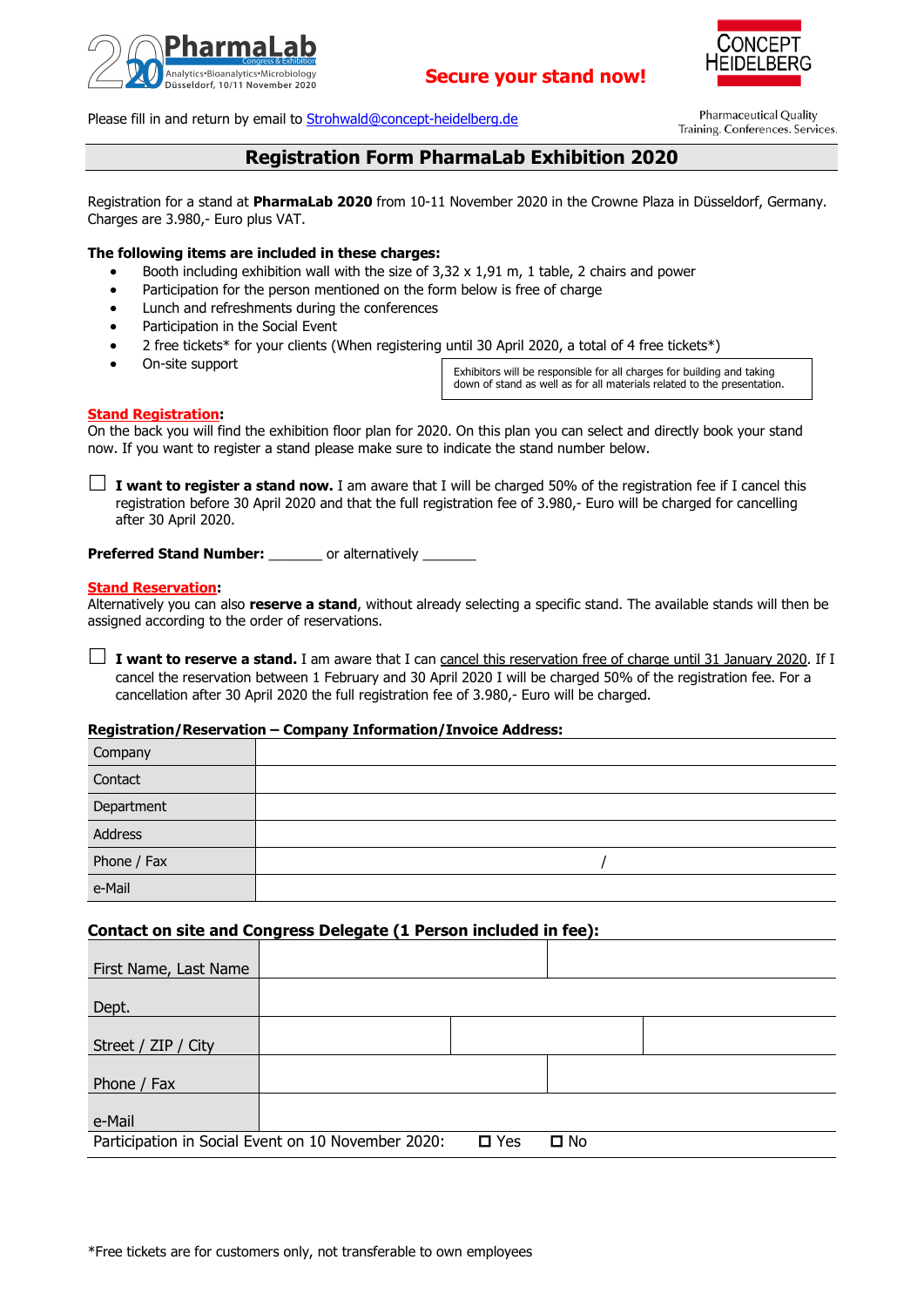



Pharmaceutical Quality Training. Conferences. Services.

# **Registration Form PharmaLab Exhibition 2020**

# **Floor Plan 2020:**

If you want to select and register your stand for the PharmaLab Exhibition 2020 already, please pick your stand number on the below floor plan and indicate this and an alternative number on the front of this form (the daily updated floor plan is available on the Congress website at [www.pharmalab-congress.com\)](http://www.pharmalab-congress.com/).

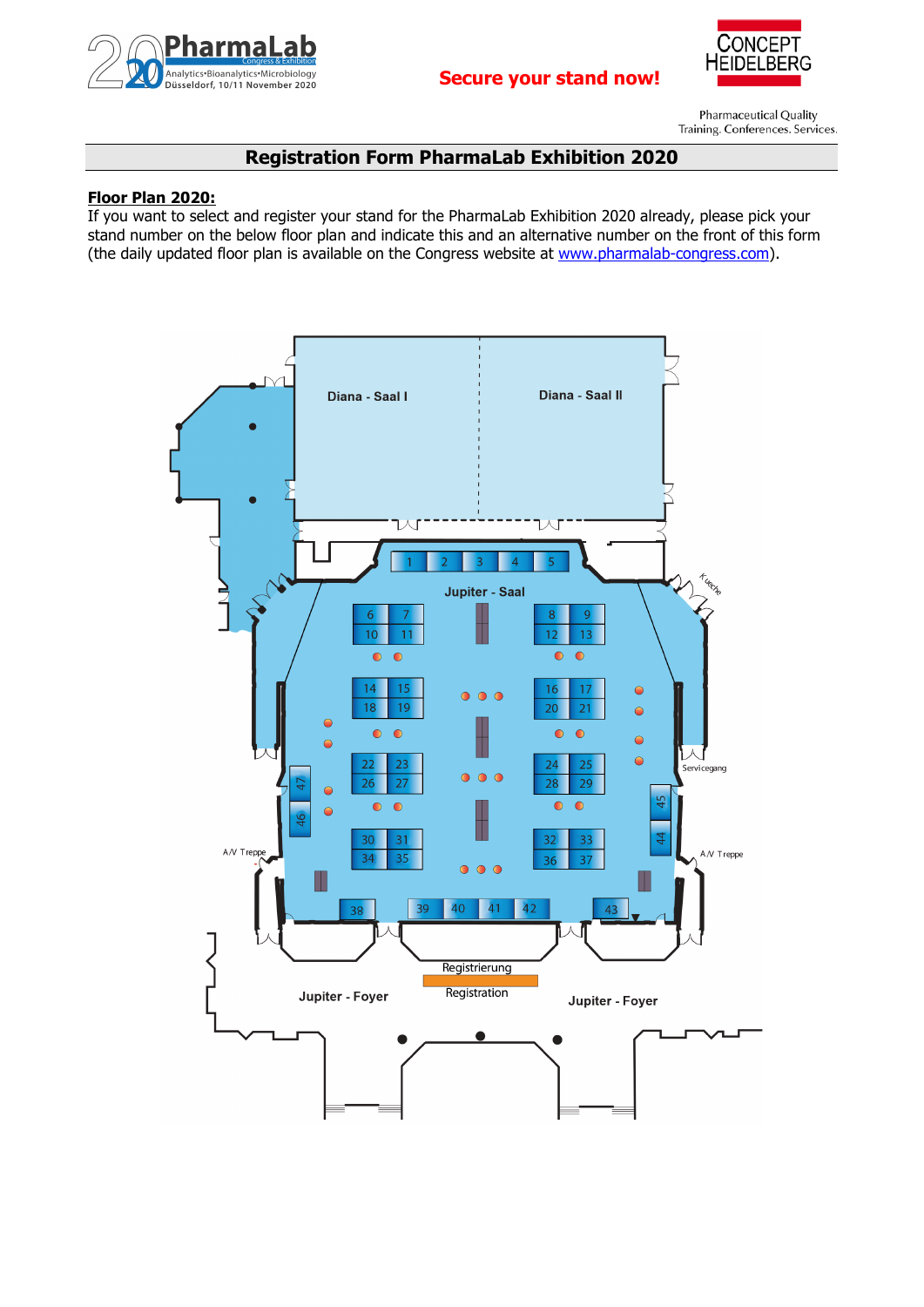

# **Secure your stand now!**



**Pharmaceutical Quality** Training. Conferences. Services.

# **Registration Form PharmaLab Exhibition 2020**

# **Additional Stand Personnel without participation in the conferences:**

For additional stand personnel without participation in the conferences a flat rate of **€ 300,- will be charged per person**.

|                                                    | <b>Stand Personnel -</b>            |              | <b>Stand Personnel -</b> |                                     |
|----------------------------------------------------|-------------------------------------|--------------|--------------------------|-------------------------------------|
|                                                    | no participation in the conferences |              |                          | no participation in the conferences |
|                                                    |                                     |              |                          |                                     |
| Company                                            |                                     |              |                          |                                     |
|                                                    |                                     |              |                          |                                     |
| First Name, Last Name                              |                                     |              |                          |                                     |
|                                                    |                                     |              |                          |                                     |
| Dept.                                              |                                     |              |                          |                                     |
|                                                    |                                     |              |                          |                                     |
| Street / ZIP / City                                |                                     |              |                          |                                     |
|                                                    |                                     |              |                          |                                     |
| Phone / Fax                                        |                                     |              |                          |                                     |
|                                                    |                                     |              |                          |                                     |
| e-Mail                                             |                                     |              |                          |                                     |
| Participation in Social Event on 10 November 2020: |                                     |              |                          |                                     |
|                                                    | $\square$ Yes                       | $\square$ No | $\Box$ Yes               | $\square$ No                        |

# **Additional Stand Personnel including participation in the conferences:**

For additional stand personnel including participation in the conferences a flat rate of **€ 1.180,- will be charged per person**.

|                       | <b>Stand Personnel -</b><br>with participation in the conferences | <b>Stand Personnel -</b><br>with participation in the conferences |
|-----------------------|-------------------------------------------------------------------|-------------------------------------------------------------------|
| Company               |                                                                   |                                                                   |
| First Name, Last Name |                                                                   |                                                                   |
| Dept.                 |                                                                   |                                                                   |
| Street / ZIP / City   |                                                                   |                                                                   |
| Phone / Fax           |                                                                   |                                                                   |
| e-Mail                |                                                                   |                                                                   |
|                       | Participation in Social Event on 10 November 2020:                |                                                                   |
|                       | $\Box$ Yes<br>$\square$ No                                        | $\square$ No<br>$\Box$ Yes                                        |

# **Room Reservation:**

CONCEPT HEIDELBERG has reserved a limited number of rooms in the Crowne Plaza Düsseldorf / Neuss. You will receive the hotel reservation form together with the confirmation of your registration by email. We recommend an early reservation.

Crowne Plaza Düsseldorf / Neuss Rheinallee 1 41460 Neuss Germany Phone: +49 2131 77 00 Fax: +49 2131 77 1367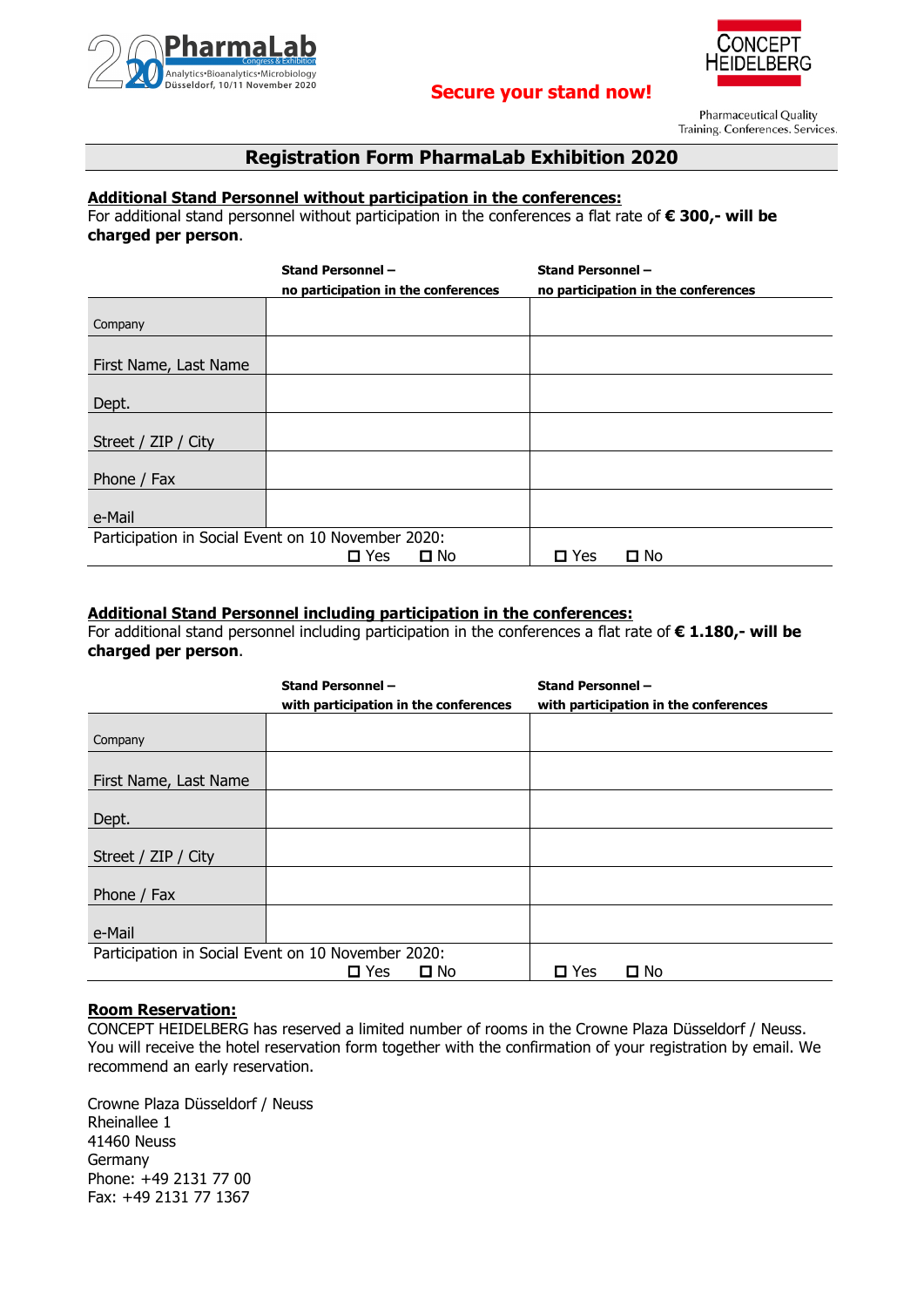



**Pharmaceutical Quality** Training. Conferences. Services.

# **Registration Form PharmaLab Exhibition 2020**

## **Conference Selection for Congress Delegates:**

PharmaLab 2020 participants are free to attend the conferences they are interested in. To set up the conference rooms, though, we would appreciate it if you let us know what conference you are specifically interested in – please mark your choice per day below.

## **10 November 2020**

| tba |
|-----|
| tba |
| tba |
| tba |

## **11 November 2020**

| tba |
|-----|
| tba |
| tba |
| tba |

## **One day Tickets:**

As exhibitor you also receive 2 free tickets worth  $\epsilon$  690,- each for inviting your customers and prospects. These tickets will be shipped later. Please note that your guests will need to register by email. Please also note that the tickets are for **customers only** and **not transferable to own employees**.

## **Social Event**

The Social Event is networking and relaxation at the same time. On the evening of the first congress day, on 10 November 2020, all congress delegates and speaker are invited to the Social Event in the exhibition space.

\_\_\_\_\_\_\_\_\_\_\_\_\_\_\_\_\_\_\_\_\_\_\_\_\_\_\_\_ \_\_\_\_\_\_\_\_\_\_\_\_\_\_\_\_\_\_\_\_\_\_\_\_\_\_\_\_\_\_\_\_\_\_\_\_\_\_\_ Date and place Stamp / Signature

#### **General Terms and Conditions**

Cancellation until 30 April 2020 will be charged with 50% of the registration fee. For a cancellation after 30 April 2020 the full registration fee of 3.980,- Euro will be charged. CONCEPT HEIDELBERG reserves the right to change the materials, instructors, or speakers without notice or to cancel an event. If the event must be cancelled, registrants will be notified as soon as possible and will receive a full refund of fees paid. CONCEPT HEIDELBERG will not be responsible for discount airfare penalties or other costs incurred due to a cancellation. **Terms of payment**: Payable without deductions within 10 days after receipt of invoice.

**Important:** This is a binding registration and above fees are due in case of cancellation or non-appearance. If you cannot take part, you have to inform us in writing. The cancellation fee will then be calculated according to the point of time at which we receive your message. In case you do not appear at the event without having informed us, you will have to pay the full registration fee, even if you have not made the payment yet. Only after we have received your payment, you are entitled to participate in the conference (receipt of payment will not be confirmed)!

Please also note: The General Terms and Conditions for Exhibitions do apply as well. You can find them at [www.pharmalab-congress.com/general-terms-conditions.html.](http://www.pharmalab-congress.com/general-terms-conditions.html) Jurisdiction is Heidelberg, Germany. German law is applicable.